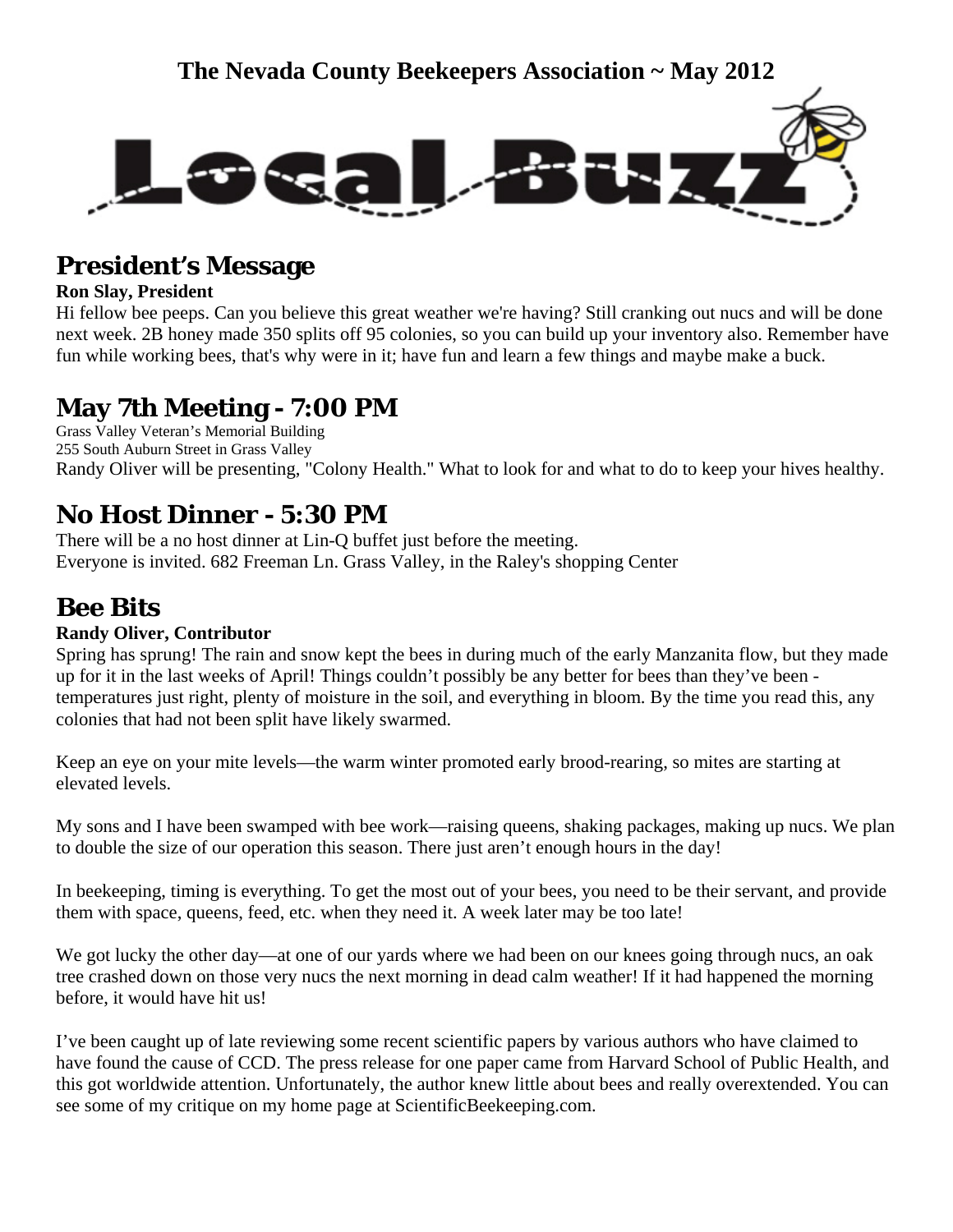# **Goodies Sign-up**

## **Karla Hanson, Coordinator**

Please let me know if you can bring a treat for any of the coming meetings. [queenbeez@att.net](mailto:queenbeez@att.net)

## **Raffle Prizes**

We always need more contributions to the monthly raffle! Almost everyone loves having more plants. Be creative. For every item you bring, you receive a free raffle ticket. The raffle helps with the club's expenses. Thanks!

# **Library**

Anyone interested in setting NCBA library policy please email Randy [randy@randyoliver.com](mailto:randy@randyoliver.com)

# **From the Librarian**

## **Tynowyn Slattery, Librarian, Reviewing 2 new books**

A new book has arrived. Encaustic Art: The Complete Guide to Creating Fine Art with Wax Dr. Lissa Rankin, published 2010, 240 pages

In the last 10 years, the art of encaustic painting has had a renaissance among contemporaneous artists: the technique itself has examples from 100-300 AD during the Roman occupation of Egypt depicting portraits painted with wax on boards to be placed on the mummies of the deceased. The portraits are so life like and preserved so well by the medium that they bring an astonishing sense of personality and presence to these archeological artifacts.

There are many books about encaustic painting out now, but not having space or money for more than one, it had to cover a lot of bases and after a goodly amount of time spent searching, this is the one that came close to meeting all the criteria.

The instructions are clear and technique thorough, with basic, easy to understand and follow content, even to making ones own wax colors, for new artists, but also demonstrates the uses of wax for sculpture, printmaking and collage used by many well known and accomplished artists, giving the more experienced artists the inspiration and means to expand their own work.

The hazards of toxins associated with artists pigments are compounded with those of being burnt with the hot wax and author Rankin, a medical doctor, gives a thorough discussion of safety issues.

Important in an art book, the paper quality and layout is very good and the many photos are outstanding. This is a beautiful addition to our library and would deserve a look by anyone, even by those not interested in creating anything in encaustic.

Tynowyn Slattery 20493 Rome Road, Nevada City, CA 95959 265-6318 ~ [swoolman@saber.net](mailto:swoolman@saber.net) 

# **Swarms Wanted**

Now buying swarms at \$10 per pound, delivered to my place. A large swarm can weigh over 10 pounds. Contact Randy Oliver, [randy@randyoliver.com](mailto:randy@randyoliver.com)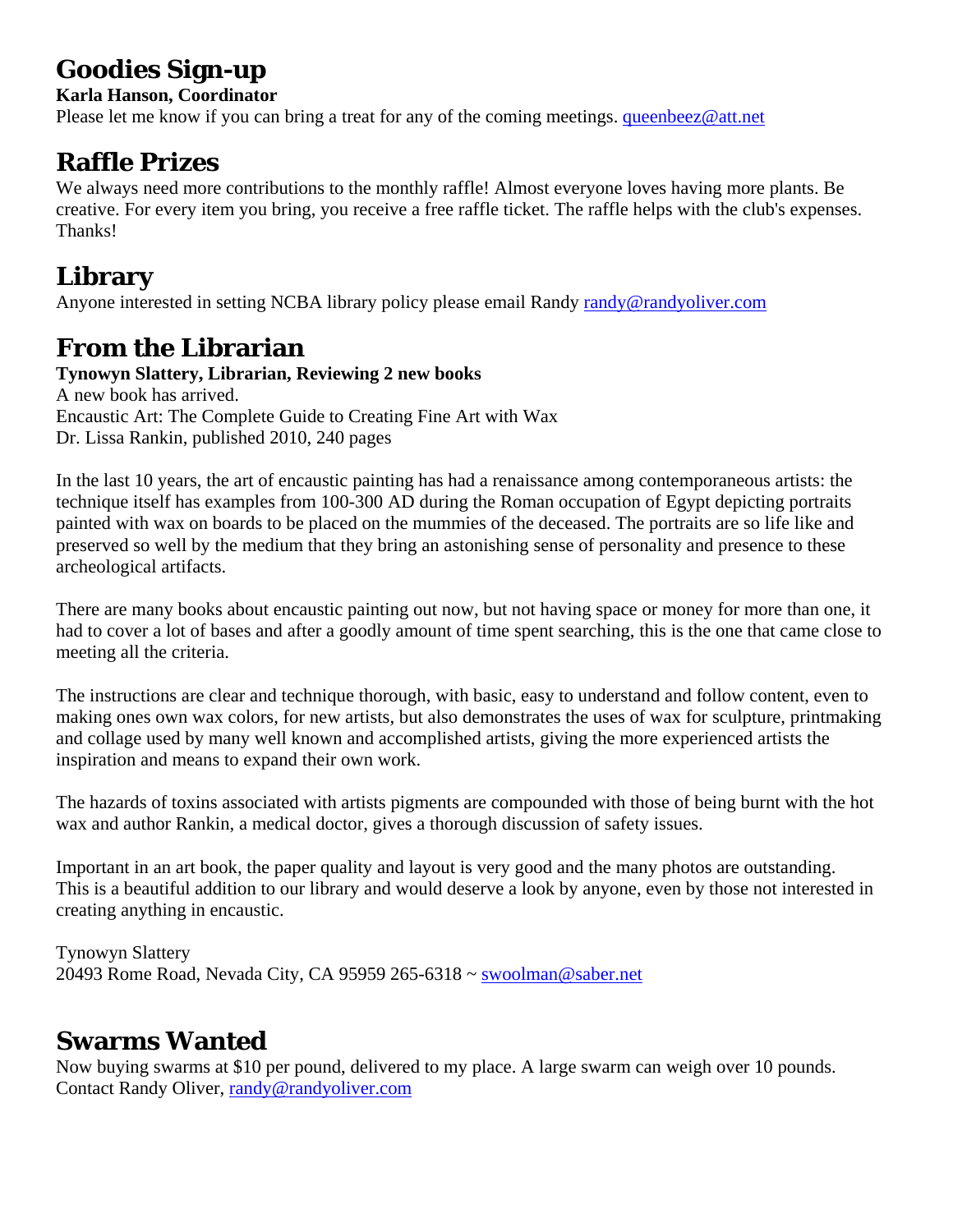# **2O12 Swarm Collection Hotline**

### **Lynn Williams, Contributor**

Swarm season is upon us. If you are interested in being called upon to collect bee swarms this year then please email me at [iamlynn@hughes.net](mailto:iamlynn@hughes.net) or call me at 530-675-2924. I will prepare the 2012 list and then either Karla Hanson or I will try to get in touch with you to collect a swarm. Note that when we get a swarm call we need to be able to get in touch with you right away as it becomes too time consuming and not practical to leave a phone message and wait for a return call.

We need to make the assignment as soon as possible after a new swarm call is received. Even if you were on last year's swarm collection hotline list we need to hear from you this year to keep you on the list. When you reply give me your name, phone number, and what areas you wish to serve. Note that we get many calls to the Yuba City/Marysville area so let us know if you will go that far. Have a great bee season.

# **This Month's Recipe**

**Submitted by Leslie Gault** Honey Ginger Lemon Tea 4 cups water 2 Tablespoons crushed ginger 2 Tablespoons honey 2 Tablespoons lemon juice Optional: if being used to soothe cold and flu symptoms you may add: Pinch of cayenne 1 teaspoon crushed garlic Boil ginger and honey (and cayenne and garlic if used) in water for about 5 minutes. Remove from heat and cool slightly. Add lemon juice and serve.

# **Queen Cells**

## **Janet Brisson, Contributor**

The day before I left for Connecticut, I went through our hives and noticed really spotty brood in 3 of our hives. We have been re-queening in midsummer, to ensure strong queens coming into spring and to break the varroa brood cycle, but last season was so busy, we just didn't get it done. Doug Vincent, owner of Beekind in Sebastopol, did an excellent talk on mid-summer splits and re-queening at the last Symposium that you can see here on You Tube<http://youtu.be/xKxmPiPPsV8>.

 I also had a very strong hive that needed splitting. I called Randy the day I got back to see if he had any queen cells. Yes, he did, but I had to get them that afternoon, they were going to hatch the next day. Yikes, didn't I need 24 hours? No, if I did my splits that morning, I would be ok by evening time.

I made my split, kept the one strong queen and dispatched the queens in two of the hives. The 3rd hive, couldn't find the queen, but did find a supercedure cell, a queen cell towards the top of the frame. I removed it and went back several times to see if I could find the queen. Did the hive already dismissed her? I looked in front of the hive and on the screened board, but didn't see her.

Right before I left home, I called Randy to see if I needed to bring anything to pick up queen cells. No, didn't need to bring anything, he would tape the queen cells to my skin. Wait, I'm sure I didn't hear that right, the thought of having queen cells that were ready to hatch taped to my skin was a little too much for me. There had to be another way. Randy's a very busy guy, and when I asked about getting those queen cells home another way, he raised his eyebrows and said, he does this all the time, and what was I worried about. I guess I was worried about the queens hatching on my skin before I got home. Would I feel better if he put the cells in a zip lock bag and I could put that next to my skin. The body heat was important to ensure the cells made the trip back in good health. Yes, I could do that.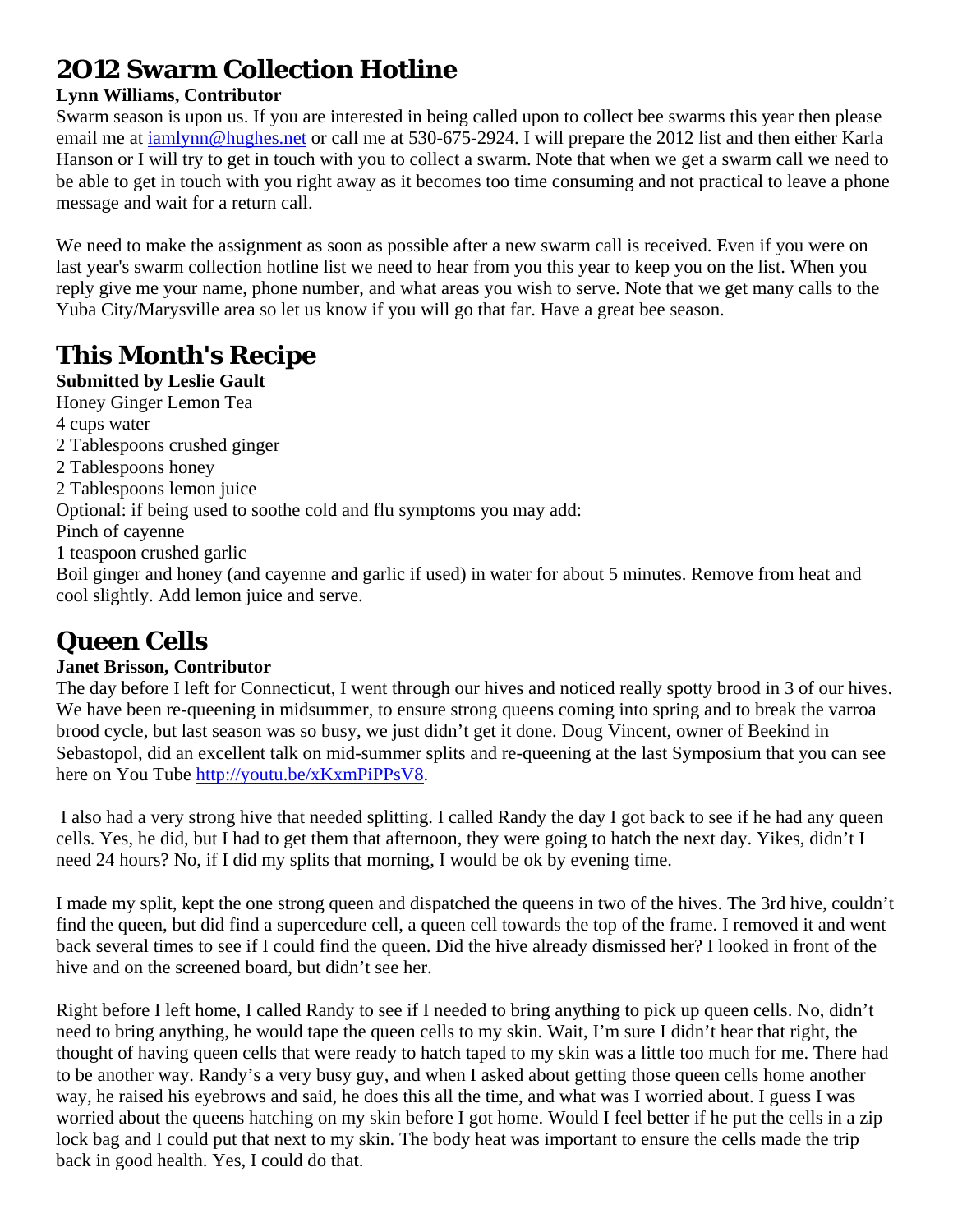Once I got home, I heated a towel with a hair dryer and put that in a pan with a lid and drop the cells in there and headed off to the hives to install the cells. I'll know in a week if they made it.

# **Sugar Dusting and Mite Thresholds**

### **Janet Brisson, Contributor**

I've been getting phone calls and emails about what our area's mite threshold is. I wrote the below in response to a members letter.

Did you do a natural 24 hour count? You put in an oiled board 4 days after a sugar dusting, since the bees continue to groom themselves for about.

3 days and you would get an elevated drop if done sooner. So, put in an oiled board, don't smoke your bees. Wait 3 days, pull your boards and count your mites, then divide by 3 for your mite count.

 If that's how you did it and you have 28 mites, that would be 9 mites in 24 hours. I would use 10 mites in the spring as my threshold and 50 mites in the fall.

 I actually haven't done a 24 hour count in years, Randy Oliver's' Accelerated Sticky (which is dusting your hive with powdered sugar) works so well with the idea that you knock down a lot of mites while you get an idea of your mite load. I always split my supers. I dust the top one first with a heaping cup of powdered sugar, remove it and then dust the bottom hive with a cup of PS. You clean the sugar off the top bars that way. If I see 10 to 40 mites on the top of the sugar after 30 minutes, I will dust again once a week for 3 weeks. If I see over 50, I would dust twice a week for 3 weeks.

My schedule is dusting for a 3 week period in March/April, once the queen is laying.

 3 weeks after blackberry flow (end of June, beginning of July) with the same format as above. This will knock down the mites so you can harvest your thistle honey, in September without having to worry about that 8/15 date. The August 15th date is if you haven't done anything for your mites, this is the date you must do something to rid your mites so you have winter bees. And if you do use a miticides, you need to pull your honey at that time.

Then we dust again 3 times after we pull our thistle honey in September.

At this time, the queen as slowed down laying, there is no drone brood and it's important to get as many mites out of the hive as possible. If I am dusting in September and not seeing any mites like last year, I only dusted once and then again a month later. If I am still not seeing mites, I would dust every other month until spring and then do a 3 week dusting in the spring. It's important to dust a couple of times during the winter when the bees are flying on a warm day. This helps clean out the phoretic mites that are clinging to the backs of the bees.

# **April Minutes**

## **Jack Meeks, Secretary**

Pres Rob Slay opened @ 7PM. Jim Hill moderated Q&A. First honey flow and swarms expected May 15. Nucleus boxes need two frames brood and one frame honey.

MOTION Oliver: Purchase public address system with wireless mic to allow all to be heard during meetings. Approved, voice vote.

FINANCE Brisson: Jan End \$4009.45: Inc \$857; Exp 396.12; FebEnd\$4470.33. March Beg \$4470.33; Inc \$573.17; Exp \$100; Marched \$4943.50.

PROGRAM Video "The Quest For Local Honey" premiered Jan at So Yuba River Wild & Scenic Film Festival. Karin Meadows and Jen Rhi Winders production.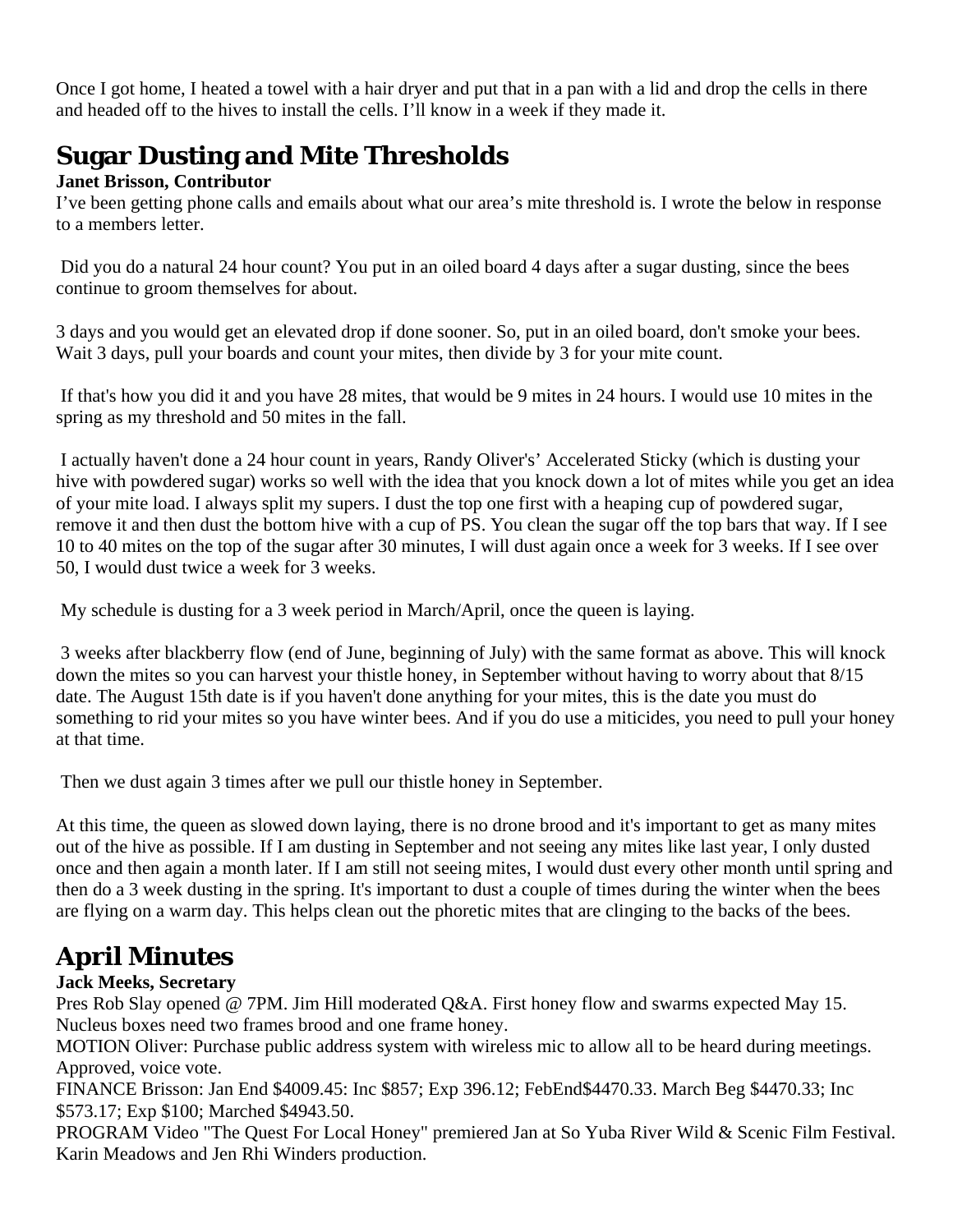Worldwide and local beekeeping practices and ceremonies, commercial and individual, with interviews, related problems with diseases affecting bees. Dr. Eric Mussen, Randy Oliver, Thom Staser, Gary McClaughry and Briar Patch were featured. The explosion of non-native almond culture in California caused bees from all over to circulate widely. Cereal monocultures like corn and wheat which provide no nectar exclude beekeeping from large areas of farmland, while city beekeeping in yards and roofs produce local supplies.

# **Beekeeping and the Boy Scouts America**

### **Diane Benton, Contributor**

Did you know that the average age of a beekeeper today is 60 years old? It's not something I had really thought about until someone asked at the fair's beekeeping booth last summer "what is happening to all the bees?" As I was about to form an answer about mites, viruses and the sad state of our environment, one of our club's members, Jeremiah Farrell, piped in and stated that the decline in bee populations was due to the Boy Scout merit badge being discontinued! What???



The Boy Scouts of America beekeeping merit badge was offered from 1915 until 1995. When the badge was discontinued 17 years ago, the number of young people exposed to beekeeping dropped dramatically. The theory is that because there are fewer and fewer backyard beekeepers, there are not enough healthy colonies available to maintain diversity when disease and colony collapse strike the big commercial beekeepers. There is actually a movement afoot to reinstate the beekeeping merit badge so we can interest and train the younger generations in the art of maintaining and nurturing bee colonies.

What can our club members do to introduce the younger generation to beekeeping? We can suit up our



queen and let them taste We can volunteer to staff the point out the queen in our grandchildren, neighborhood children and our friend's kids with veils and gloves and let them spend some time in our bee yards. Show them the honey straight from the hive. fair's beekeeping booth in the summer. It's so much fun to display. Kids love it. In fact they often return with their



friends and point the queen out themselves! Beekeepers also follow the Boy Scout motto "Bee" Prepared.

My nephews Matthew and Jack from Reno and Truckee visit Randy's bee yard. They each went home with a jar of honey.

Two of our club's younger members, Walker and Emily, shown here with dad Mark. Mom Christa stays home to bake cupcakes for the club. Walker and Emily live in downtown Lincoln. They each have one hive kept on property down the street from their house. Dad Mark keeps the family's three other hives on land located between Cool and Georgetown.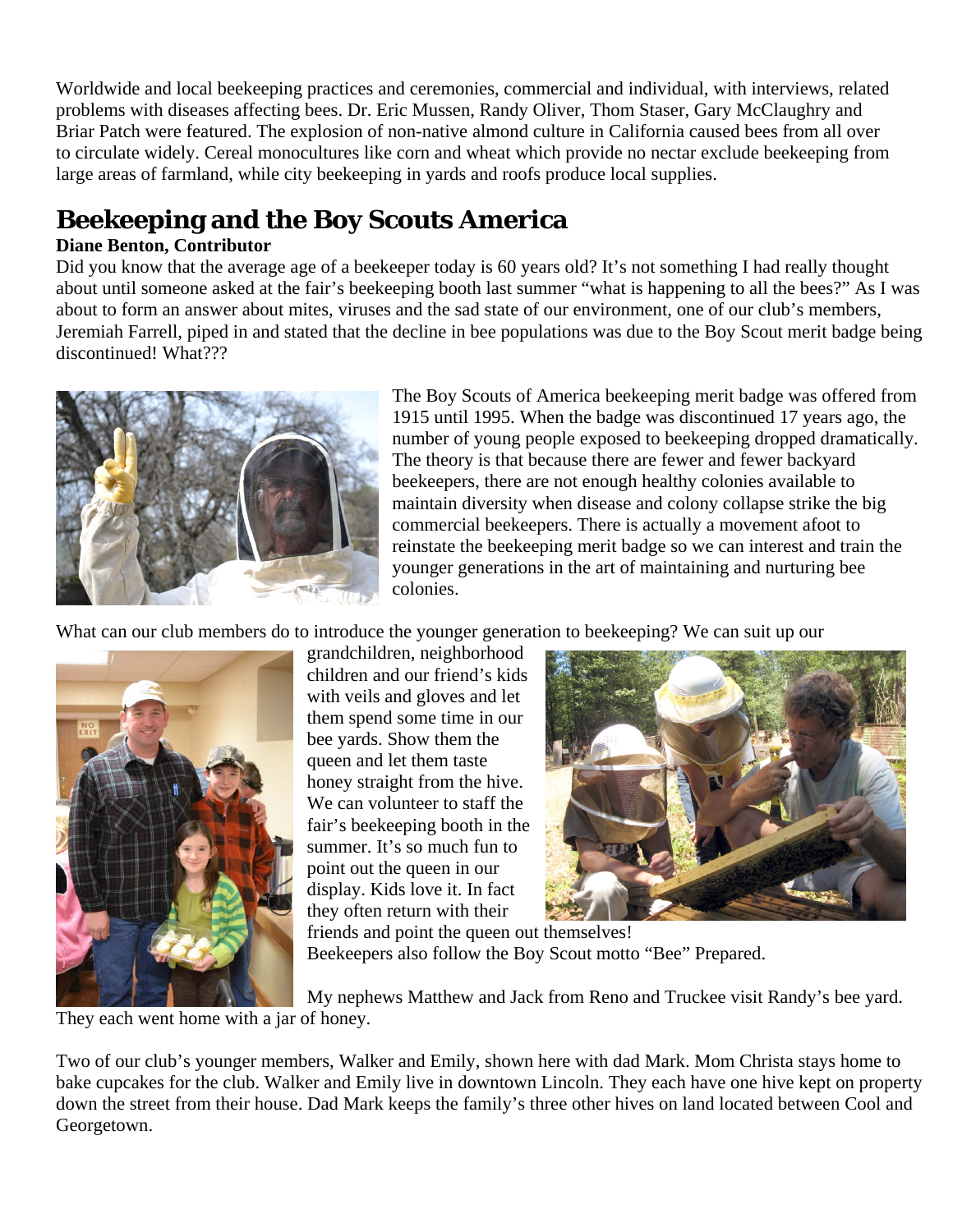## **Country Rubes Combo Screened Bottom Boards**

Special NCBA Club Price! Call Janet for details. 530- 913-2724 or [rubes@countryrubes.com](mailto:rubes@countryrubes.com)

# **Club Membership**

#### **Janet Brisson, Treasurer**

If you are a new member and want to sign up but can't make it to the meeting, you can sign up on line at NCBEES.net.

You can always mail your dues. \$20.00 (includes newsletter through mail) or \$15.00 (include newsletter through email) NCBA c/o Janet Brisson 2093 Dog Bar Road Grass Valley, CA 95949

Help us reduce paper and mailing costs, get your newsletters electronically and your family membership fee is reduce from \$20 to \$15.

Email Janet at [rubes@countryrubes.com](mailto:rubes@countryrubes.com)

# **Honey Extraction House**

A to Z Supply has a honey extraction house available for rent. Equipment is provided and the room is heated and there's lots of hot water for clean up. For more information: 530.273.6608



**HOURS:** M-F: 730 AM-530 PM SAT: 8 AM-5 PM **SUN: 9 AM-4 PM** Www.atozsupply.com sales@atozsupply.com



## **Sacramento Beekeeping Supplies**

- Complete line of all beekeeping supplies
- American dealer for Sheriff suits
- Gifts—bee themed children's wear, tableware, garden décor
- Books—children's beekeeping, homemade cosmetics, candles
- Beeswax candles, molds, waxes, dyes, scents, and wicks
- Honeycomb sheets for rolling candles—35 colors

2110 X Street, Sacramento, CA 95818 (916) 451-2337 fax (916) 451-7008 Webpage at [www.sacramentobeekeeping.com/](http://www.sacramentobeekeeping.com/) email:[info@sacramentobeekeeping.com](mailto:%20info@sacramentobeekeeping.com) Open Tuesday through Saturday 10:00 – 5:30 Mail Orders Receive Quick Service

# **Chronicle hives, SF State set trap for phorid fly**

**Reprinted from the S.F. Chronicle Submitted by Lynn Williams. Story by Meredith May, Chronicle staff writer** 

#### **The latest honeybee killer: the zombie fly parasite.**

First discovered on the San Francisco campus last fall by biology Professor John Hafernik, the phorid fly lays its eggs in the abdomens of bees. When the larvae hatch, they devour the bee from within, causing a neurological meltdown. The host bee exhibits unnatural behaviors, like flying at night and toward lights. After the bee dies, the larvae hatch out of its neck.

First discovered on the San Francisco campus last fall by biology Professor John Hafernik, the phorid fly lays its eggs in the abdomens of bees. When the larvae hatch, they devour the bee from within, causing a neurological meltdown. The host bee exhibits unnatural behaviors, like flying at night and toward lights. After the bee dies, the larvae hatch out of its neck.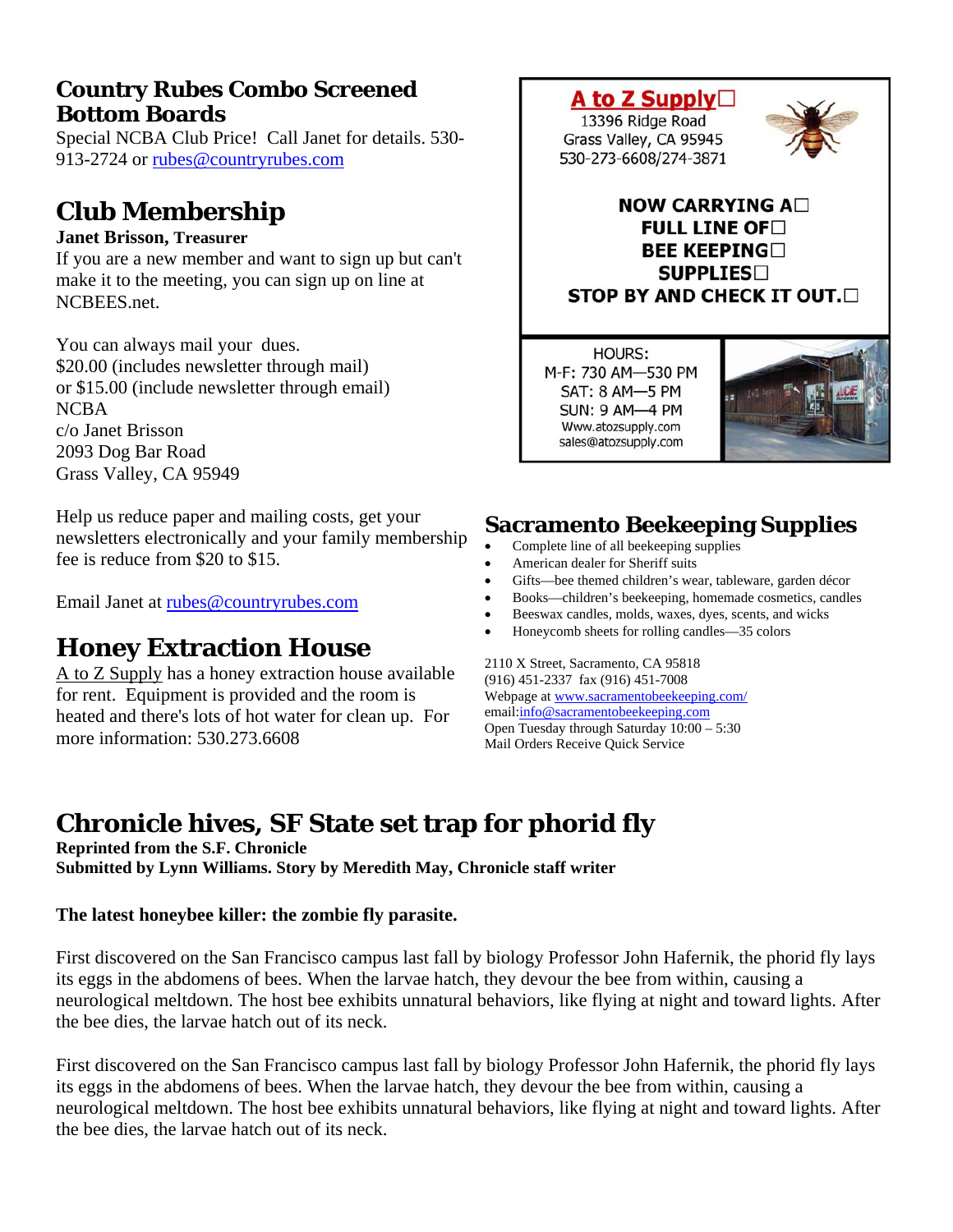So far the flies have been found in 77 percent of the hives his team has sampled in the Bay Area, and in bees he's dissected from the Central Valley and South Dakota.

He confirmed that an amateur entomologist had found fly-infected bees in her Santa Barbara yard near some black lights.

Hafernik came to The Chronicle's rooftop garden recently and judged it an ideal research site because the bees are isolated and protected from most creatures and people. There's also an electrical outlet, so he can plug in a light trap and see if any of our bees are drawn, zombie-like, to the light. He'll install a funnel trap, so he can



collect the bees that come to the light, and take them back to his lab to wait for maggots to emerge.

He brought some vials and envelopes of the phorid fly to show the staff. This "monster killer" is smaller than an ordinary fruit fly and almost transparent. A sneeze could knock it over. But up to 15 can hatch out of just one bee. It's a native fly, first described in Maine in 1924, but it has been found in Alaska and southern New Mexico. It's been know n to parasitize bumblebees and paper wasps, but not ho neybees.

Hafernik and his graduate research assistant Christopher Quock, whose photos of phorid flies attacking and hatching out of bees went viral, will make monthly visits to The Chronicle rooftop to gather bees until the end of the year.

If any flies crawl out of Chronicle bees, they'll use those flies to infect some S.F. State bees wearing pinhead-size transmitters super-glued to their backs.

Using two lasers beamed across the entrance to the S.F. State hive, they'll be able to log the entry and exit times of the parasitized bees so they can find out if they also abandon the colony during the day.

This could help determine whether the fly is controlling the bee, or if the bee knows something is wrong and is willingly

leaving the hive to sacrifice itself for the good of the colony.

Eventually, Hafernik wants to do DNA probes of the parasitized bees to see if the phorid fly is throwing the bee's gene regulation out of whack, causing it to stumble in ever-tightening circles, fly at night and headfirst into light.

Lending our bees to science feels both noble and frightening. We might not want to know that these fragile creatures we are trying to care for are being eaten alive from inside. But Hafernik and Quock cut to the chase we most likely do have the fly.

"It's the same as the varroa mite," Hafernik said. "Most hives have it, it's just a question of whether or not the colony is strong enough to live with it."

And whether the beekeeper's heart can take it. [Full story...](http://www.sfgate.com/cgi-bin/article.cgi?f=/c/a/2012/03/25/HO291NLBRU.DTL)